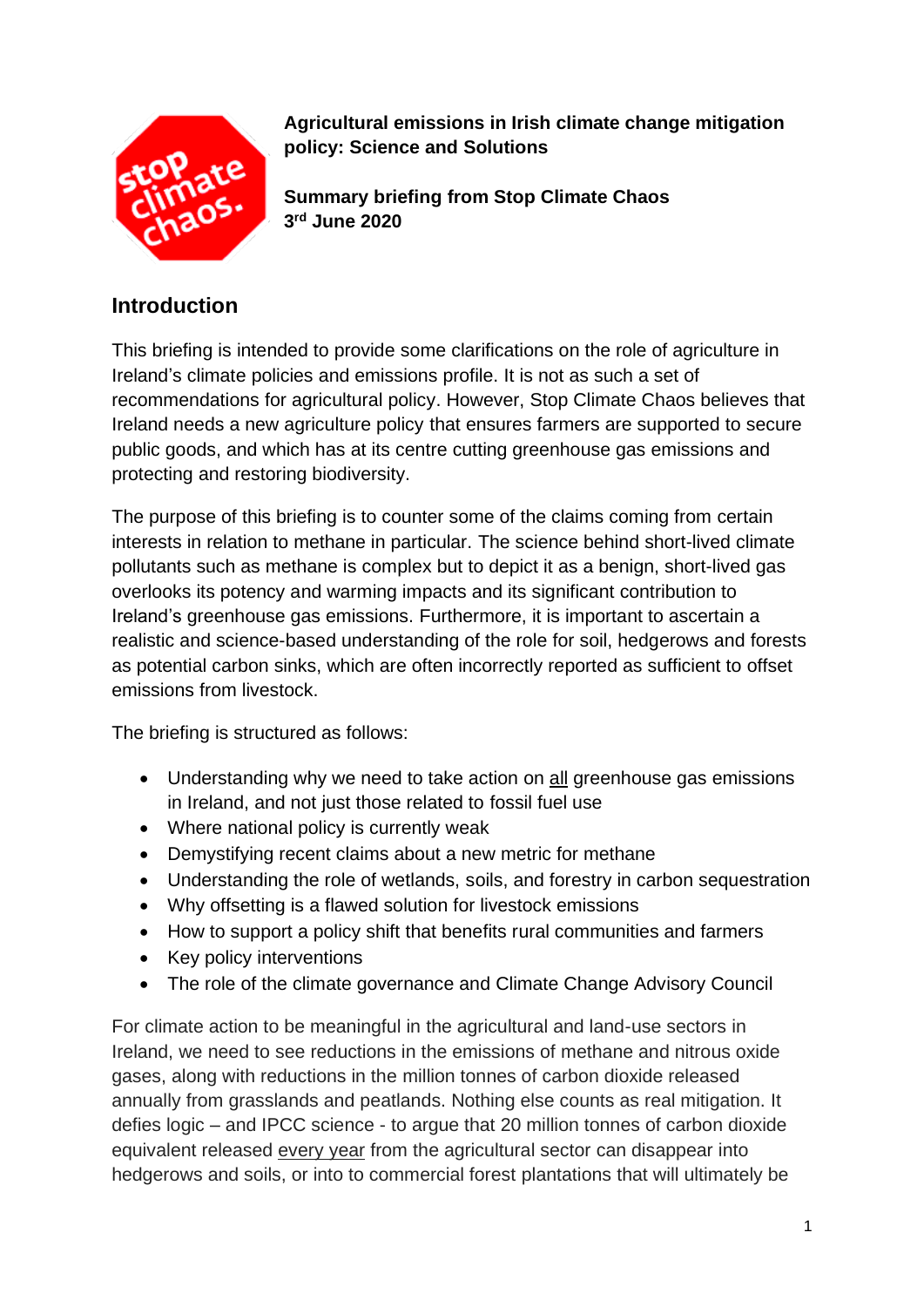harvested. It is vital that the current negotiations to form a government are not misinformed by faulty science getting coverage due to its supposed novelty.

We are not proposing any particular target for agricultural methane. But there are international precedents Ireland could usefully follow in this regard. The most important intervention that can be made is a commitment to no further increases in methane and nitrogen, steady declines in methane emissions and a cap on nitrogen use which in turn will drive further methane reductions.

#### **1. Climate action means reducing ALL greenhouse gases**

Immediate and rapid reductions in the use of fossil fuels to cut emissions of carbon dioxide  $(CO<sub>2</sub>)$  are urgently required for effective climate action. However, nitrous oxide and methane are also potent climate pollutants. Ireland's emissions profile is unusual in having relatively high nitrous oxide and methane emissions, primarily due to the agricultural inputs of chemical nitrogen fertiliser and outputs in the form of manure, and methane from beef and dairy cattle digestion. About 90% of Ireland's methane and nitrous oxide emissions are from agriculture. These emissions have been increasing steadily since 2011 and are projected to continue to increase over the next decade. On a per person basis Ireland has about three times the EU average emissions of non-CO<sub>2</sub> greenhouse gases, therefore reducing methane and nitrous oxide emissions must be an essential component of climate action in Ireland.



Figure 2.1 National total Greenhouse Gas emissions (excluding LULUCF) 1990-2018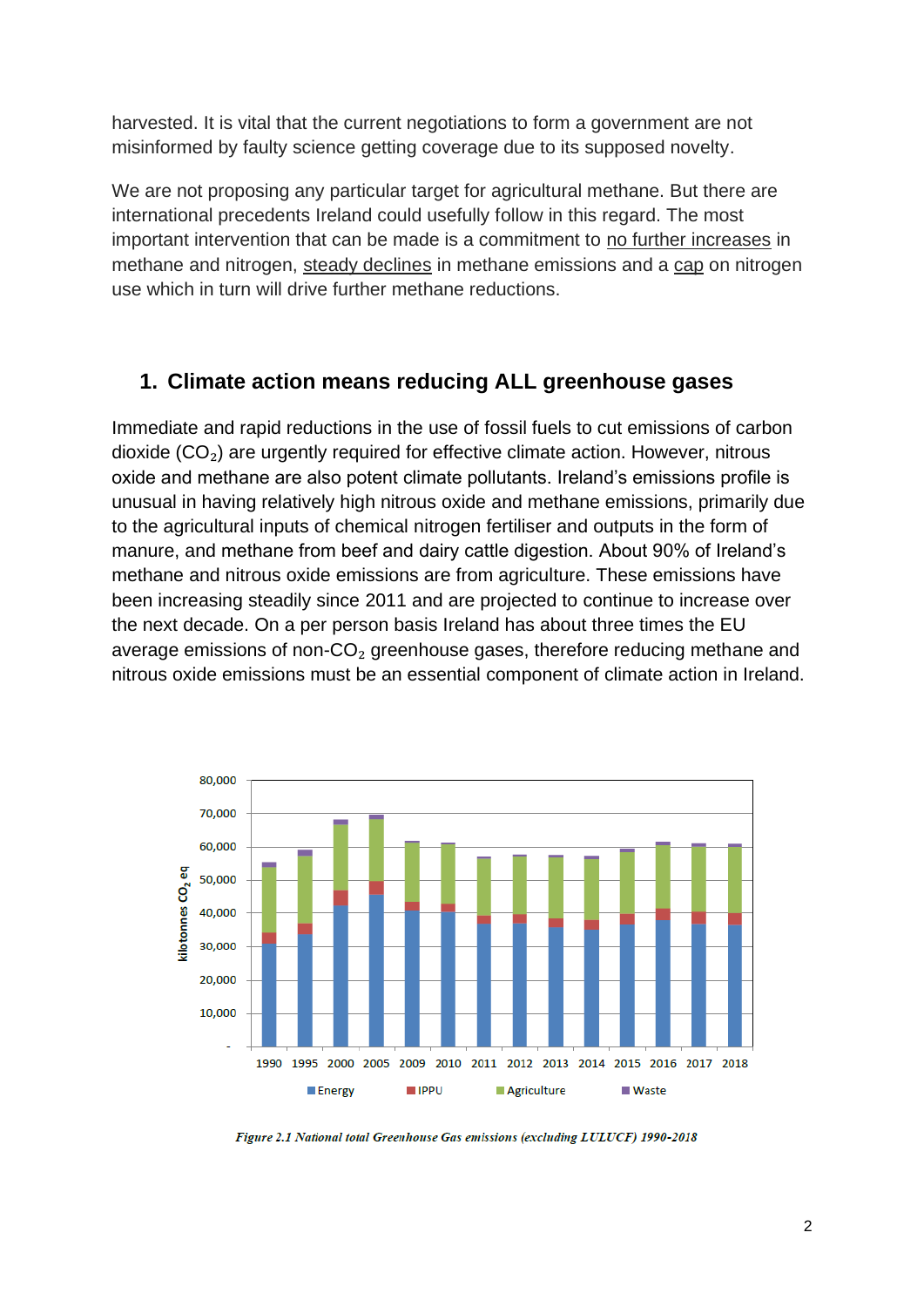The most significant drivers for the increased emissions since 2011 are higher dairy cow numbers. Nitrogen fertiliser use also increased by 10.7% in 2018. Grasslands emitted almost 7MtCO<sub>2</sub>e, (in contrast to the perception that soil carbon compensates for agricultural emissions<sup>1</sup>), and wetlands released approximately 1.7MtCO<sub>2</sub>e in 2018. Grasslands do have the potential to be a carbon sink, but they revert to being a source of emissions under certain types of management such as draining of organic soils which is currently prevalent in Ireland. Under current business-as-usual plans, cattle numbers and fertiliser use is expected to continuing increasing over the next decade (+11% and + 6% to 2030 respectively). Agricultural policies and the trend in climate polluting emissions are very closely correlated in Ireland. Changes in beef and cattle numbers and fertiliser inputs are the key drivers of these increases. Feeding a larger herd requires more grass and/or feed, and thus more nitrogen fertiliser, even when efficiency is improving. This is because even if milk production is improving marginally, each cow is producing more methane due to a higher feed intake. According to the EPA's National Inventory Report published in 2020 which reports emissions between 1990-2018, the increases in agricultural emissions are due to national plans to expand milk production under Food Wise 2025 (developed by the agri-food industry in 2015 and approved by the government), and the removal of the milk quota in 2015.<sup>2</sup>

## **2. National policy is unclear, relies on voluntary measures and shifts the mitigation burden to other sectors**

Ireland's agreed EU 2030 non-ETS target aims to cut the aggregate  $CO<sub>2</sub>$ -eq emissions combining agriculture, transport, building heating and waste by 30% compared to the total in 2005. Ireland has the most generous "flexibilities" (45 MtCO<sub>2</sub>eq) given to any EU Member State to help achieve its 2030 target but has yet to produce any effective policy to limit emissions outside of the power generation sector. Since 2011 Ireland has removed and reversed previously successful policies in limiting agricultural emissions. So the most important objective for the agricultural sector in the context of Ireland's 2030 targets under the Effort Sharing Decision and any increase in ambition therein would be to reinstate limits to either milk production, or Nitrogen fertiliser applications, or methane emissions. Without an enforced limit, the market incentive will simply continue to drive up herd numbers and emissions.

The 2019 Climate Action Plan launched by Minister Bruton set indicative targets for greenhouse gas mitigation from the agricultural sector. However, the achievement of these reductions will depend on the effectiveness of on-farm advisory services, and

 $1$  See Table 6.2 Emissions and Removals from Land Use Land-Use Change and Forestry 1990-2018 (kt CO2 eq) in EPA (2020) *Ireland's National Inventory Report* p.180. <http://www.epa.ie/pubs/reports/air/airemissions/ghg/nir2020/>

 $2$  Ibid.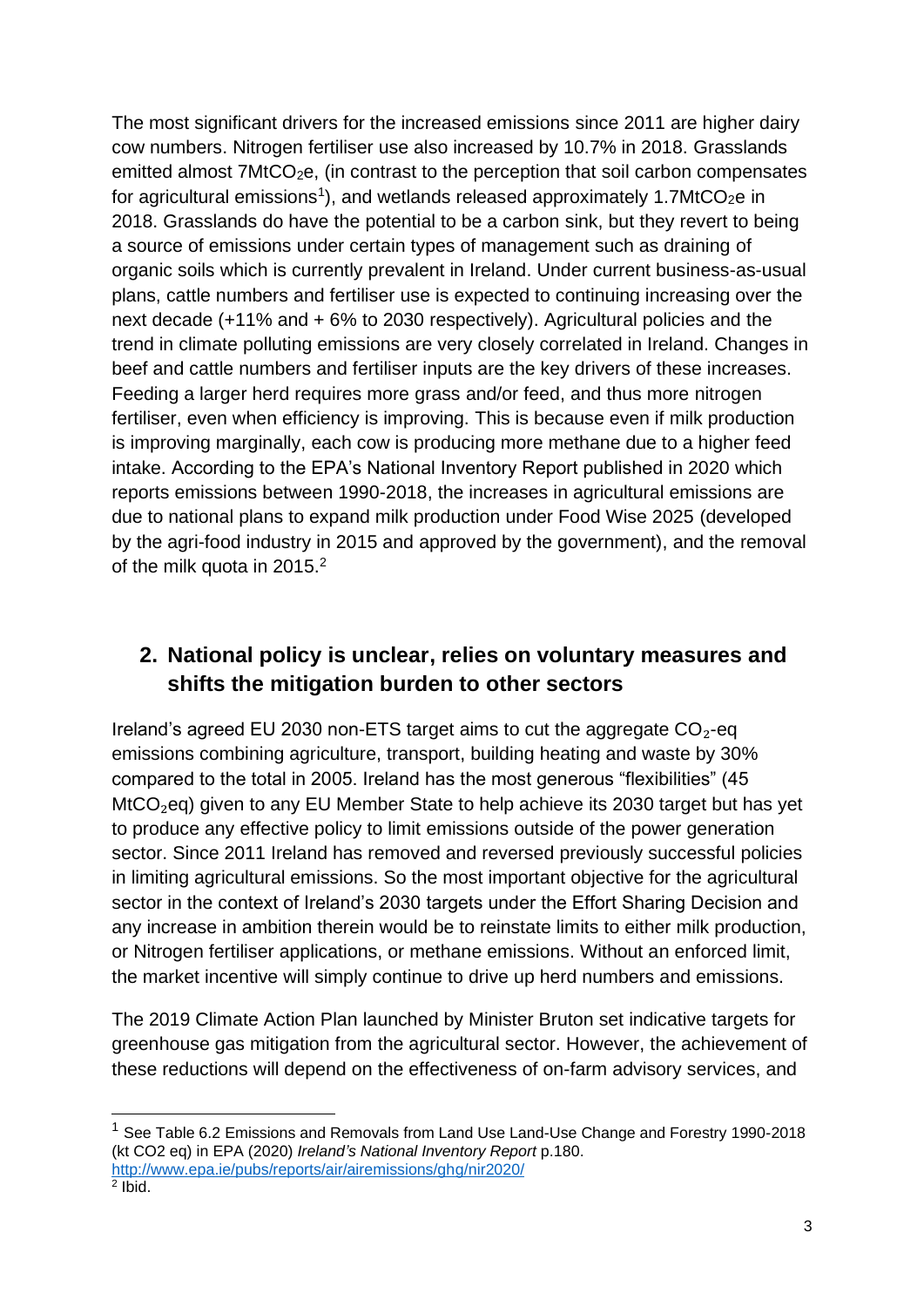the voluntary uptake of Teagasc efficiency measures which to date have not delivered promised absolute emission reductions. If current policy is not working, it needs to be changed.

## **3. Adopting a new metric for measuring methane would not mean less or no effort**

Recent scientific publications have proposed a new way of accounting for methane that captures its warming impact more accurately.<sup>3</sup> After carbon dioxide  $(CO<sub>2</sub>)$ , methane (CH4) is the second most important greenhouse gas contributing to humaninduced climate change. It has been responsible for 20% of the global warming produced by all greenhouse gases since the Industrial Revolution. It is mistaken to suggest that the shorter life cycle of the gas in the atmosphere, by comparison with carbon dioxide, implies that control of its emissions is somehow less important. Even though an emission of one tonne of methane in 2018 will have long since been removed from the atmosphere by 2118, it will still have been responsible for 34 times more heat trapping than the tonne of carbon dioxide emitted at the same time. The research of the Oxford Martin group has been misrepresented by some sectoral interests who seek to downplay the role of methane in climate mitigation strategies. The GWP\* method seeks to more accurately link emissions to warming. This means that the true impact of an emission pathway on global temperature can be easily assessed. For countries with high methane emissions from agriculture this can make a huge difference to how their progress in emission reductions is judged. But it does not mean that methane emissions do not need to be substantially reduced.

All choices of metric contain implicit value-related judgements such as type of effect considered and weighting of effects over time. The 100-year global warming potential over 100 years or GWP<sub>100</sub> is the greenhouse gas metric currently used in UNFCCC and EU emissions accounting and there are no indications that the IPCC or UNFCCC bodies propose to change the metric for methane accounting. 4

GWP<sup>100</sup> values are directly related to the annual quantity of methane released so they are a good measure of the total to be reduced by policy. However, the use of GWP<sup>100</sup> does not correctly reflect the climate response generated by *changes* in short-lived pollutants such as methane emissions. The GWP\* has been developed by the Oxford Martin research group as an alternative GHG equivalence metric. However GWP\* does not provide any new understanding of methane, it simply provides a new formula to enable calculation of  $CO<sub>2</sub>$ -we (warming-equivalent) annual

<sup>&</sup>lt;sup>3</sup> Allen, M.R., Shine, K.P., Fuglestvedt, J.S. *et al.* A solution to the misrepresentations of CO<sub>2</sub>equivalent emissions of short-lived climate pollutants under ambitious mitigation. *npj Clim Atmos Sci* **1,** 16 (2018).<https://doi.org/10.1038/s41612-018-0026-8>

<sup>4</sup> The UNFCCC COP in Warsaw 2013 set the GWP values and accounting rules to be used by parties to the Convention. UNFCCC (2013) Report of the Conference of the Parties on its nineteenth session, held in Warsaw from 11 to 23 November 2013

<http://unfccc.int/resource/docs/2013/cop19/eng/10a03.pdf#page=2>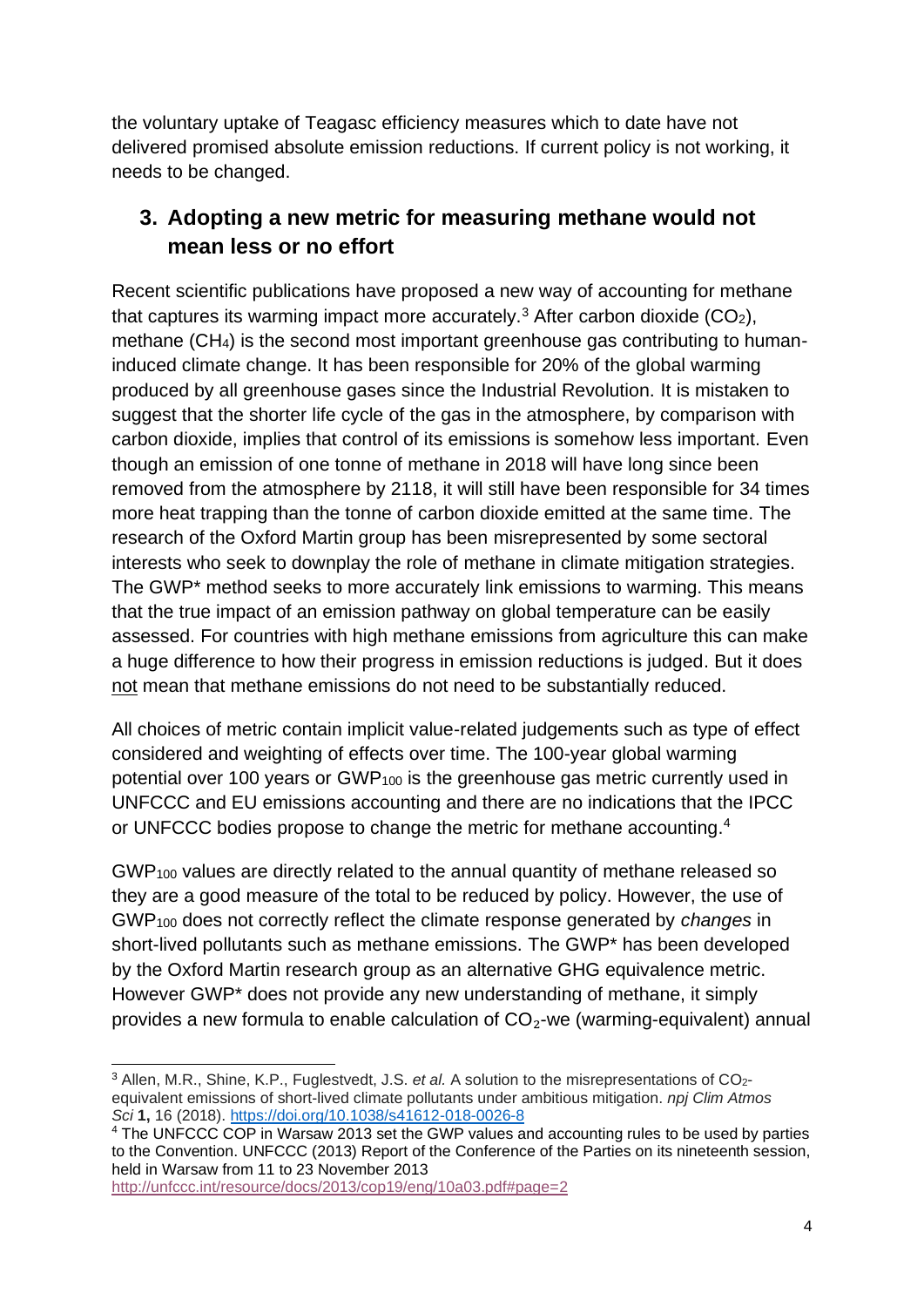emissions directly from a national  $GWP<sub>100</sub> CO<sub>2</sub>$ -eq time series values in a way that accurately approximates the climate system response.

The choice of metric does not reduce the urgency for society to reduce all emissions of all GHGs from all sectors of the economy, including agricultural nitrous oxide and methane. Reducing methane is particularly important because changes in these emissions have a disproportionately large effect on climate action.

## **4. The role of forestry, wetlands, and soils**

Land use in Ireland is a net emitter under IPCC methodology. In other words, even when carbon sequestration is taken into account, we are still emitting more from land-use and land-use change than we are absorbing.

Increasing sequestration by rewetting bogs, afforestation (including natural regeneration) and improving soil carbon are slow, highly uncertain methods for climate action through land use management. Such measures can be highly beneficial for biodiversity and soil health if planned appropriately, but they are of limited benefit to near-term climate mitigation. If the additional carbon dioxide removed (sequestered) from the atmosphere is to be measured with required accuracy, it requires costly monitoring, measuring and verification.

Prioritising retention of existing carbon *stocks* by ending all peat extraction as fast as possible, ending drainage and restoring wetlands, limiting forest harvesting, and changing agricultural practices on organic soils are fast, more certain land-use policies for immediate climate action.

Non-native conifer plantations offer few climate mitigation benefits: one either plants trees for long-term carbon storage, or for timber/biomass, not both. One cannot store carbon and simultaneously plan to burn it as fuel. In Ireland, monoculture plantations of commercial forestry have had adverse environmental impacts on water and soil quality, and biodiversity. In construction, timber as an alternative material will only replace concrete if reductions in concrete are achieved (in which case reducing use of concrete could be required through regulation).

Hedgerow and carbon stocks have only been roughly estimated, they are already included in EPA reporting, and these values are subject to large uncertainty. A recent EPA report suggests total hedgerow length has decreased in Ireland, and a widely reported increase in hedgerow cutting also suggests a net loss of carbon.<sup>5</sup>

<sup>5</sup> Black, K. et al, *Carbon Sequestration by Hedgerows in the Irish Landscape: Towards a National Hedgerow Biomass Inventory for the LULUCF Sector Using LiDAR Remote Sensing - CCRP Report No.32*. Prepared for the EPA [https://www.epa.ie/pubs/reports/research/climate/ccrp-32-for](https://www.epa.ie/pubs/reports/research/climate/ccrp-32-for-webFINAL.pdf)[webFINAL.pdf;](https://www.epa.ie/pubs/reports/research/climate/ccrp-32-for-webFINAL.pdf) see also the NPWS 6<sup>th</sup> National Biodiversity Report which states '[o]ver the past 30 years agriculture has been transformed with significant changes in the intensity and specialisation of production which have been accompanied by losses of habitats such as small wetlands, species-rich grassland and hedgerows'.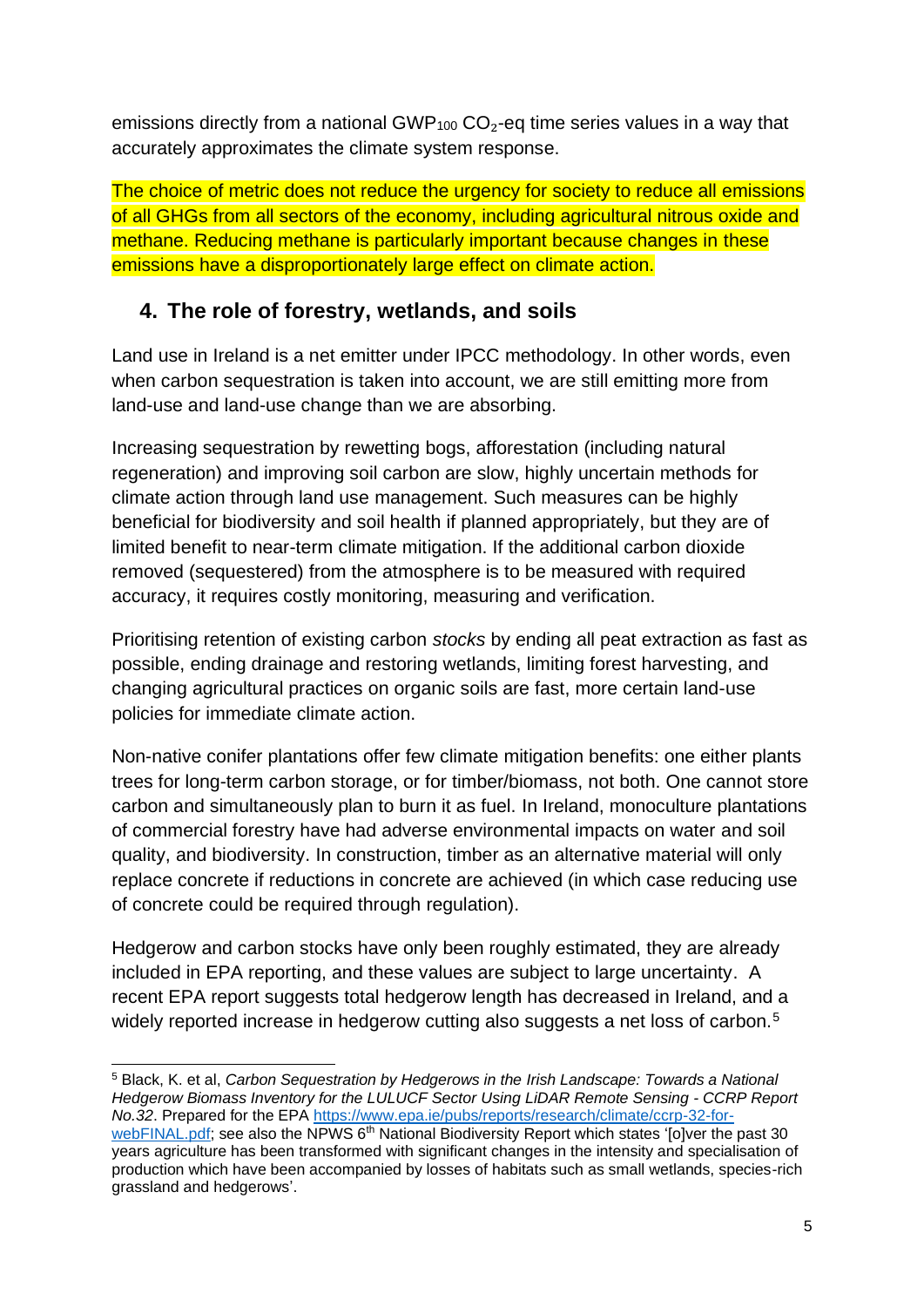Commitments to conducting and updating county-level hedgerow surveys have not materialised. Soils store a large amount of carbon, but it is very difficult to measure local changes in carbon stock. Moreover, increases in soil carbon are limited by saturation effects and can easily be lost through management changes or climate impacts (drying etc). The cost of accurate, ongoing measurement of soil carbon sequestration could be large and would likely remain highly uncertain.

## **5. The concept of offsetting is complex and flawed in climate policy**

Offsetting emissions from any sector does not make sense in climate policy except in the context of a declining cap on fossil carbon and reactive nitrogen usage by a sector or society. Without such a cap, there is no way of demonstrating that the offset mechanism is responsible for any additional mitigation. In Irish agriculture the trend in reactive nitrogen usage and resulting  $N_2O$  and  $CH_4$  absolute emissions is upward, therefore any claimed offsets are merely distracting from the fact of this policy trajectory.

Secondly, land use  $CO<sub>2</sub>$  removals (e.g. by afforestation) can only be meaningfully offset against land use  $CO<sub>2</sub>$  emissions (deforestation, in this example). Vulnerable land storage of  $CO<sub>2</sub>$  is not of the same value as geologically stored fossil carbon. In other words, it does not make sense to use forestry to offset emissions from fossil fuel combustion. Offsetting land use removals makes more sense against  $N_2O$ emissions (in terms of atmospheric lifetime vs. likely durability of land carbon storage). Offsetting land carbon removals against CH<sup>4</sup> emissions does not make climate sense, particularly in terms of the current GWP<sub>100</sub> accounting. Steady and permanent reductions in all CH<sup>4</sup> emissions is a requirement for climate action.

## **6. But isn't the farming sector important to the Irish economy? Will a policy change impact negatively on the rural economy?**

Farming itself is a small fraction of Ireland's economy if measured in terms of gross added value. However, the rural economy as a whole relies on a vibrant farming sector and related activities. Most beef and sheep farmers in Ireland are highly dependent on income support from EU CAP funding and are classified as economically vulnerable. If funding to low intensity farmers is maintained for carbon

[https://www.npws.ie/sites/default/files/files/NPWS%20Biological%20Diversity%20web.pdf.](https://www.npws.ie/sites/default/files/files/NPWS%20Biological%20Diversity%20web.pdf) The National Inventory Report (*ibid.* p.234) notes that a consistent time series of changes in hedgerow extent or condition is not available and methodological issues still exist with respect to their mapping and change over time. The EPA recommends additional work to quantify change and has commissioned research in respect of hedgerow extent and condition.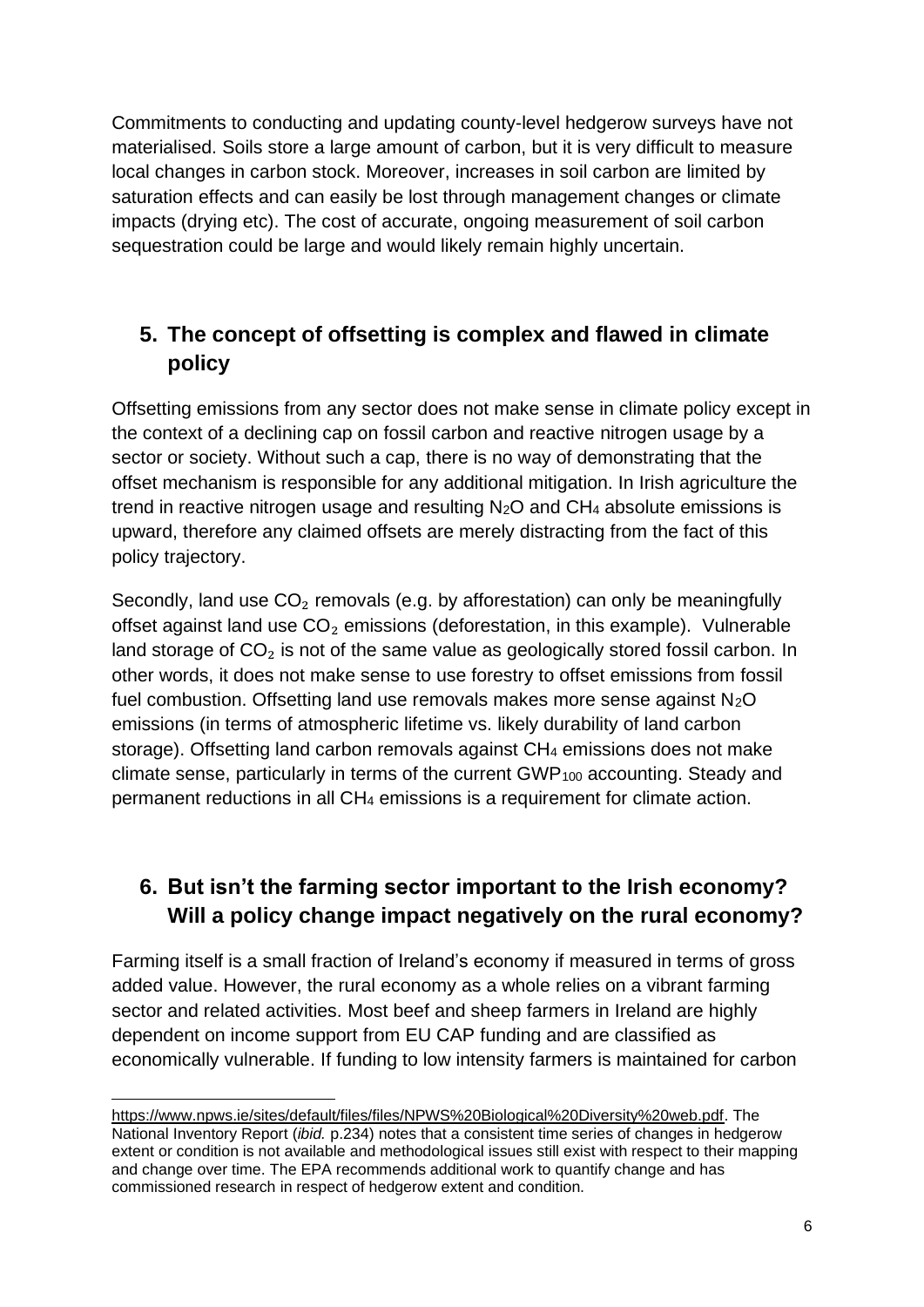storage and biodiversity conservation, then there need be no negative impact on that part of the rural economy. But this economic activity is very different from the regional-specific rural economy which has developed particularly in the South and East of Ireland through intensification of dairy (and beef to a lesser extent) that has taken place due to agri-food and agri-chemical industry influence on policy since 2010. The marketing policy that generates export demand should also be reconsidered. This intensive agriculture economy is having highly negative impacts on the environment by increasing GHG emissions, polluting air and water, further damaging biodiversity. Ultimately, intensification will amplify the financial risks farmers are exposed to as a result of worsening climate impacts such as drought and the need to import feedstocks.

The new EU Commission Farm to Fork policy spells out a far more sustainable pathway that is needed to support extensive and organic farmers and reduce chemical intensive farming. In Ireland, we have seen that an emphasis on cheap inputs and high profits for processors based on possibly ephemeral exports to parts of Asia, Africa and the Middle-east, comes at a cost to small local farmers, our own food security, and sustainable livelihoods elsewhere. Whilst Ireland's food production strategy benefits bigger farms and farmers willing to incur greater risk and debt, they are also highly exposed if the strategy fails.

# **7. What are the key policy interventions that need to be made to address GHGs, water pollution and help halt biodiversity loss from agriculture?**

Ireland needs a new agriculture policy that ensures farmers are supported to secure public goods, and which has at its centre, cutting greenhouse gas emissions and protecting and restoring biodiversity. An agricultural policy that is consistent with Ireland's commitments under the Paris Agreement should include a reducing cap on *total* national reactive nitrogen (and phosphorus) usage *combined with* a long-term national food strategy to achieve nature preservation and restoration, based on a assessment of the rate of nitrogen application that is appropriate and sustainable for biodiversity and local water catchments.

For instance, such a policy could target an urgent reversal of nitrogen usage (in fertiliser and feed) to the 2011 level within 3 years, and then decreasing thereafter. If Irish agriculture is efficient, then there is no reason for the large increase in nitrogen seen since 2011. Fertiliser use could be reduced by means of a package of measures including for example:

> ○ A tax on all nitrogen fertilisers, consistent with other EU member states and the existing VAT on smaller quantities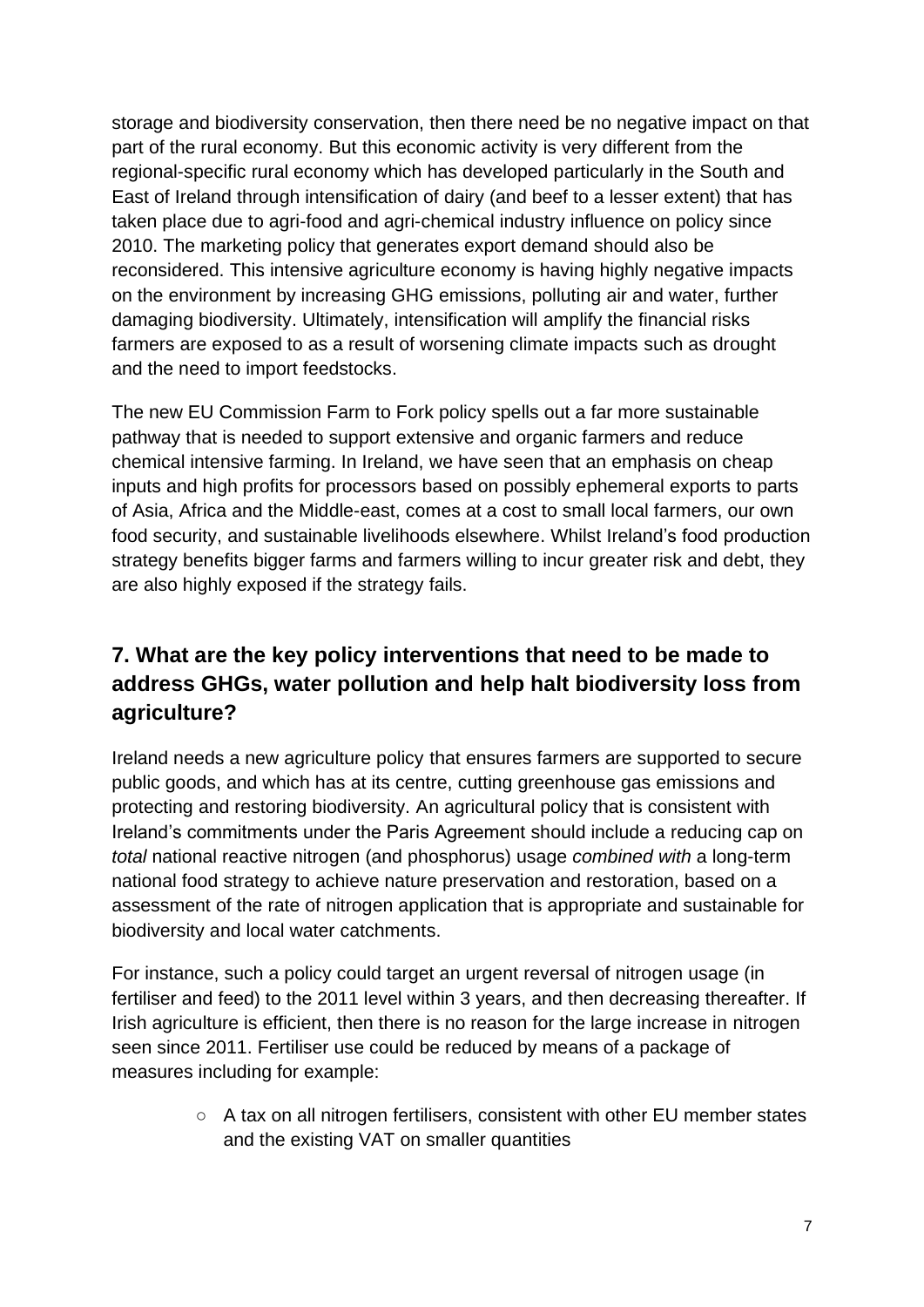- Limits on fertiliser application consistent with the national carbon budget and local water catchment and biodiversity status and objectives
- Effective enforcement, ongoing monitoring, and educational/ knowledge transfer initiatives
- End to subsidies that encourage or facilitate intensification

A national food strategy (as opposed to the current export oriented agri-strategies) should prioritise Ireland's contribution to global and national food security by emphasising net nourishment per hectare at the lowest climate and environmental impact. If meat and dairy consumption continues to rise at its current rate, by 2050 global greenhouse gases (GHGs) from food production will increase by 80 per cent. According to international research, unless demand for animal products is reduced, agricultural emissions will increase to the point where dangerous climate change is unavoidable.

There is now also a serious risk of increasing use of nitrogen (over and above cattle pasture usage) to produce grass and woody biomass for biogas and wood pellet energy production. However, if such policies rely on high levels of subsidy and continued synthetic nitrogen use, they will defeat the purpose of climate action.

## **8. Climate governance and the role of the Climate Change Advisory Council**

In order for Ireland to implement the recommendations of the IPCC Special Report on Climate Change and Land (2019) and meet our commitments under the Paris Agreement, a new analysis is urgently required to show the implications for Ireland of the global illustrative pathways to achieving the 1.5 degree warming limit. The Climate Change Advisory Council is the most appropriate body for such an analysis; however, its membership does not currently include any climate scientists. Such an analysis could at least inform near-term policy choices and long-term policy direction for Ireland and assist in the establishment of any separate target in law for methane within the overall carbon budget for Ireland as is proposed by the parties in negotiation to form a government. However, it is important to recognise that cuts in agricultural methane of a minimum of 30% relative to 2010 would likely be required for Ireland to contribute to the achievement of Article 2 of the Paris Agreement, in addition to cuts in fossil fuel usage.

Secondly, there is a strong case for considering the adoption of a separate target for methane reductions in law, as is the case now in New Zealand. The target should be determined with reference to IPCC science and EU policy but is ultimately a societal